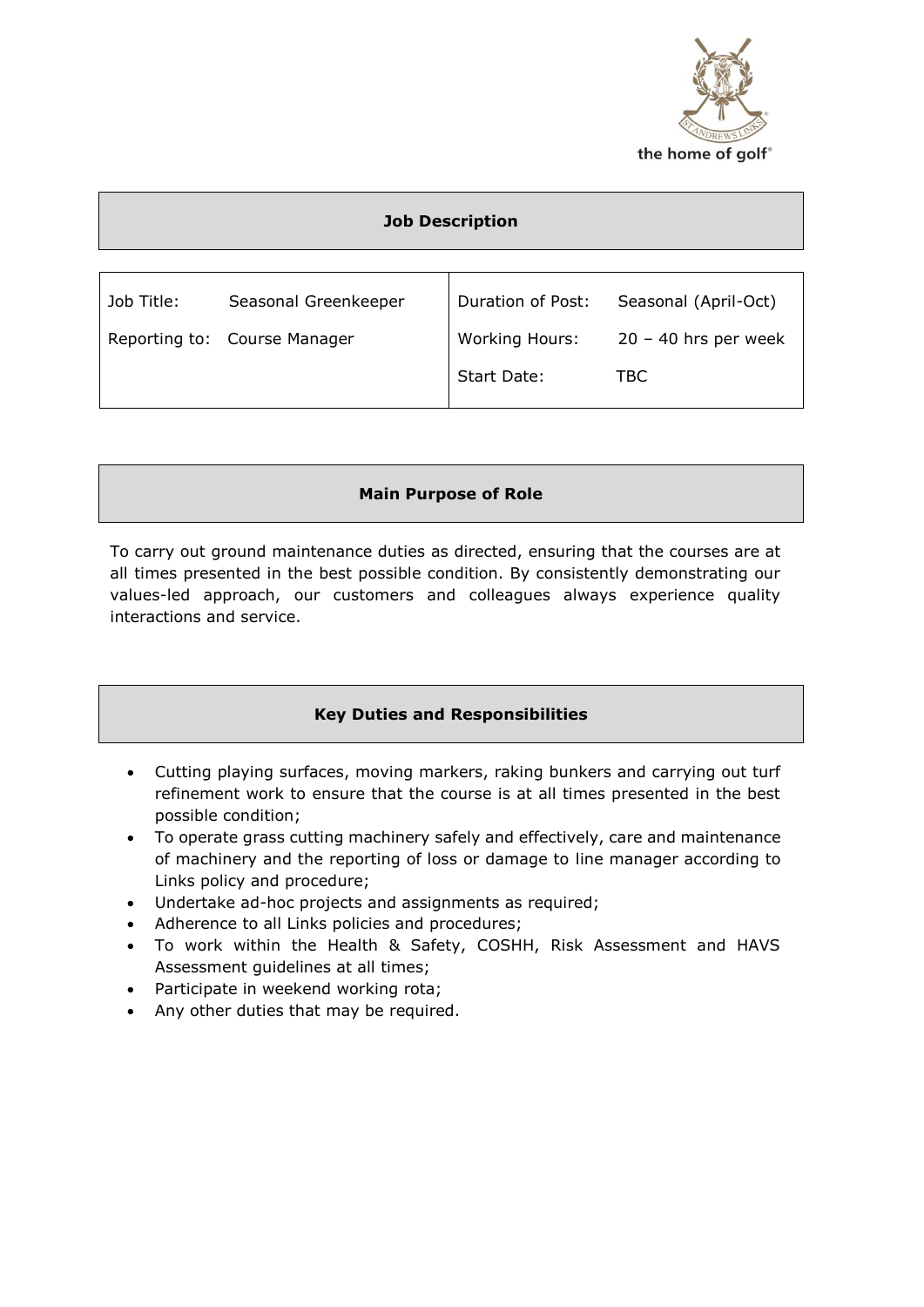

#### **Person Specification**

This section details the attributes e.g. skills, knowledge/qualifications and competencies which are required in order to undertake the full remit of this post.

| <b>Attributes</b>               | <b>Essential</b>                                                                                                                                        | <b>Desirable</b>                                                                                | <b>Means of</b><br><b>Assessment</b> |
|---------------------------------|---------------------------------------------------------------------------------------------------------------------------------------------------------|-------------------------------------------------------------------------------------------------|--------------------------------------|
| Education &<br>Qualifications   | Good basic education                                                                                                                                    | SVQ/NVQ 2 in Sports<br>Turf Maintenance or<br>equivalent<br>PA1, 2 & 6 Spraying<br>Certificates | CV and interview                     |
| Experience &<br>Knowledge       |                                                                                                                                                         | Experience of<br>working as a<br>greenkeeper<br>Basic golf knowledge                            | CV and interview                     |
| Competencies &<br><b>Skills</b> | Effective<br>communication skills<br>Ability to work on<br>own or as part of a<br>team, to follow<br>procedures and<br>direction<br>Attention to detail | Experience in the use<br>of golf course<br>machinery<br>Current full driving<br>licence         | CV, interview<br>and references      |
| Other<br>Attributes/Abilities   | Self-Motivated<br>Positive, can do<br>attitude<br>Reliable                                                                                              |                                                                                                 | Interview                            |

**Essential Criteria** - requirements without which a candidate would not be able to undertake the full remit of the role. Applicants who have not clearly demonstrated in their application that they possess the essential requirements will normally be rejected at the short listing stage.

**Desirable Criteria** - requirements which would be useful for the candidate to hold. When short listing, these criteria will be considered when more than one applicant meets the essential requirements.